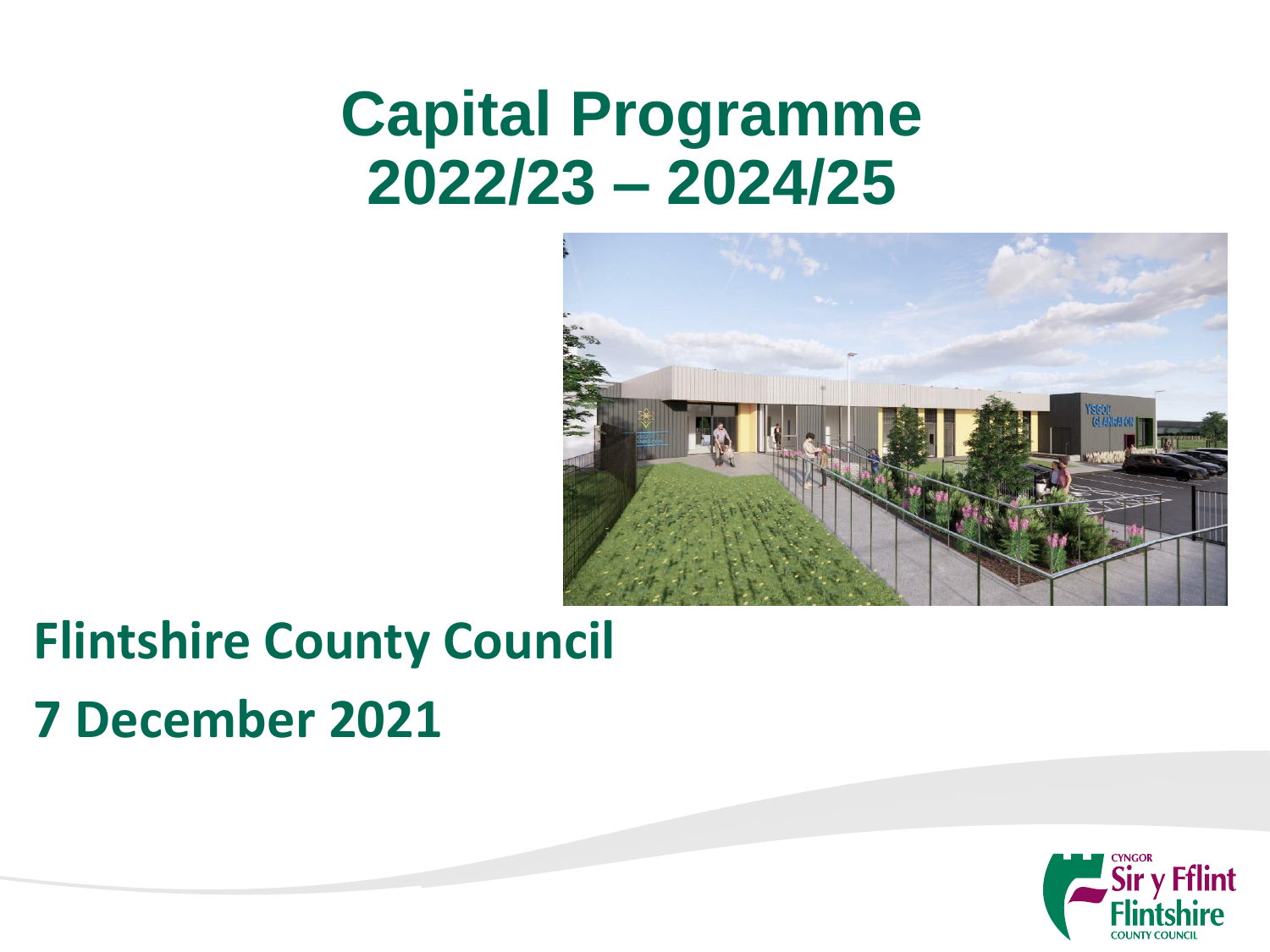### **Structure – Council Fund Capital Programme**

- Statutory / Regulatory section annual allocations to fund regulatory and statutory works
- Retained Assets section allocations to fund infrastructure works necessary to ensure service and business continuity
- Investment section allocations to fund works necessary to remodel services to deliver efficiencies outlined in Portfolio business plans and invest in services as outlined in the Council Plan

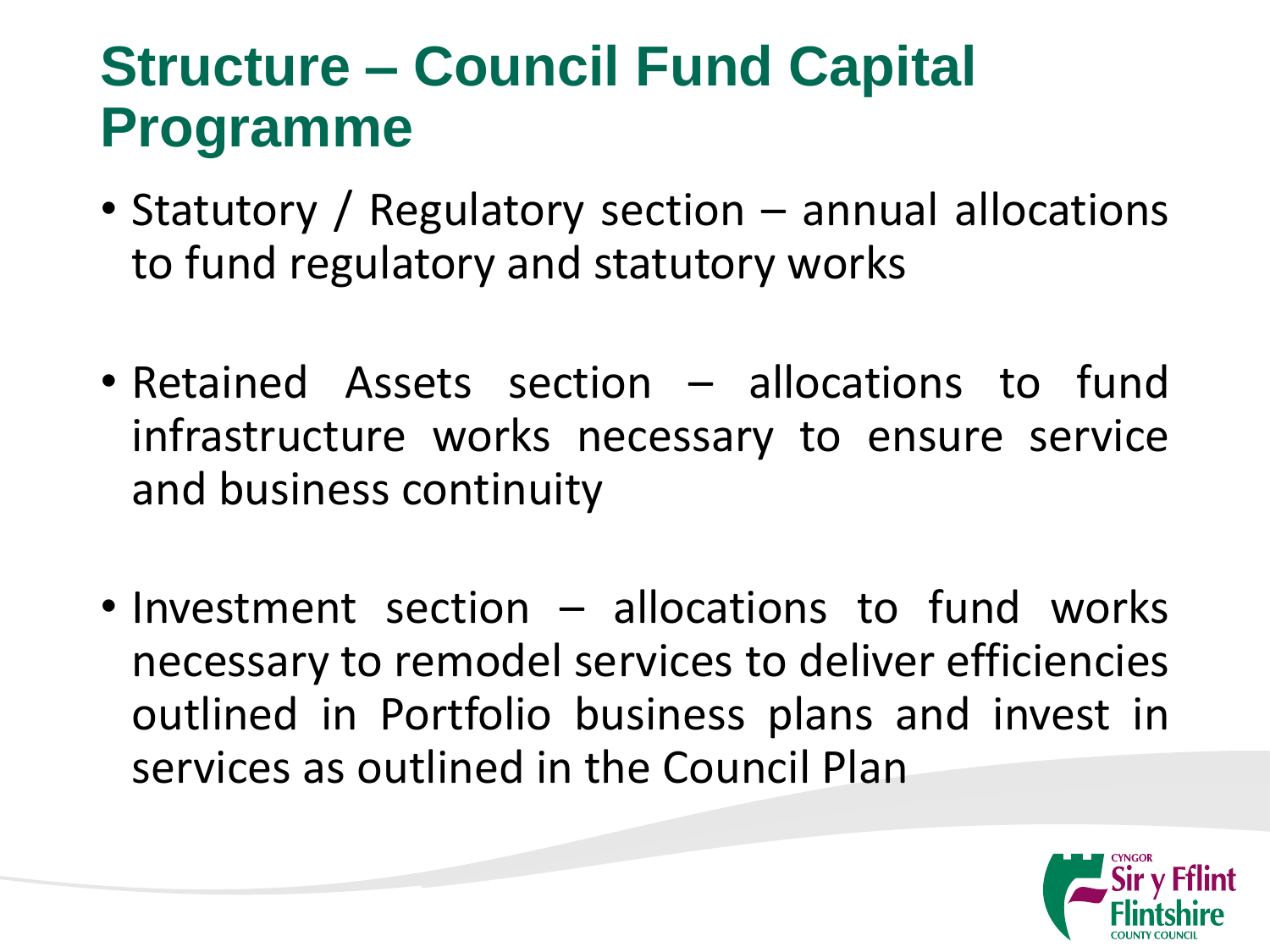# **Current Programme – 2021/22 – 2023/24**

| Table 1                                     | 2021/22<br>£m | 2022/23<br>£m | 2023/24<br>£m | Total<br>£m |
|---------------------------------------------|---------------|---------------|---------------|-------------|
| <b>Funding</b>                              |               |               |               |             |
| Un-hypothecated Supported Borrowing (USB) 1 | 4.040         | 4.040         | 4.040         | 12.120      |
| General Capital Grant (GCG) <sup>1</sup>    | 2.492         | 2.492         | 2.492         | 7.476       |
| Additional General Capital Grant (GCG) 1    | 1.559         | 0.000         | 0.000         | 1.559       |
| Surplus B/Fwd                               | 4.004         | 0.000         | 0.000         | 4.004       |
| <b>Total Funding</b>                        | 12.095        | 6.532         | 6.532         | 25.159      |
| <b>Expenditure</b>                          |               |               |               |             |
| Total Capital Programme 2021/22 - 2023/24   | 8.632         | 6.502         | 5.878         | 21.012      |
|                                             | 8.632         | 6.502         | 5.878         | 21.012      |
| Surplus / (Shortfall)                       | 3.463         | 0.030         | 0.654         | 4.147       |

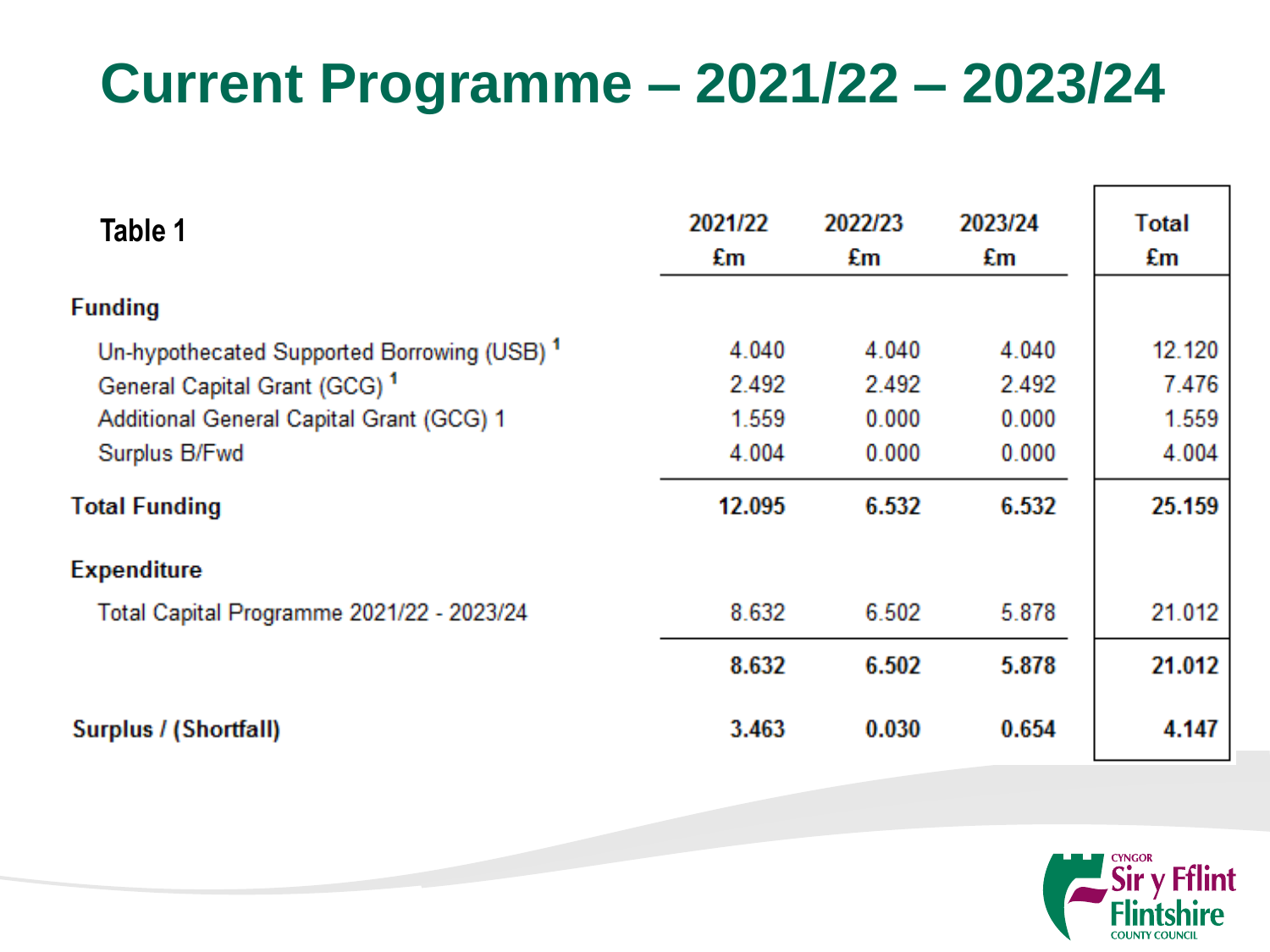### **Projected Funding – 2022/23 – 2024/25**

| Table 2                                     | 2022/23<br>£m | 2023/24<br>£m | 2024/25<br>£m | Total<br>£m |
|---------------------------------------------|---------------|---------------|---------------|-------------|
| <b>Funding (Excluding Specific Funding)</b> |               |               |               |             |
| Un-hypothecated Supported Borrowing (USB) 1 | 4.040         | 4.040         | 4.040         | 12.120      |
| General Capital Grant (GCG) <sup>1</sup>    | 2.492         | 2.492         | 2.492         | 7.476       |
| Surplus B/Fwd from 2021/22                  | 3.463         | 0.000         | 0.000         | 3.463       |
| Total                                       | 9.995         | 6.532         | 6.532         | 23.059      |

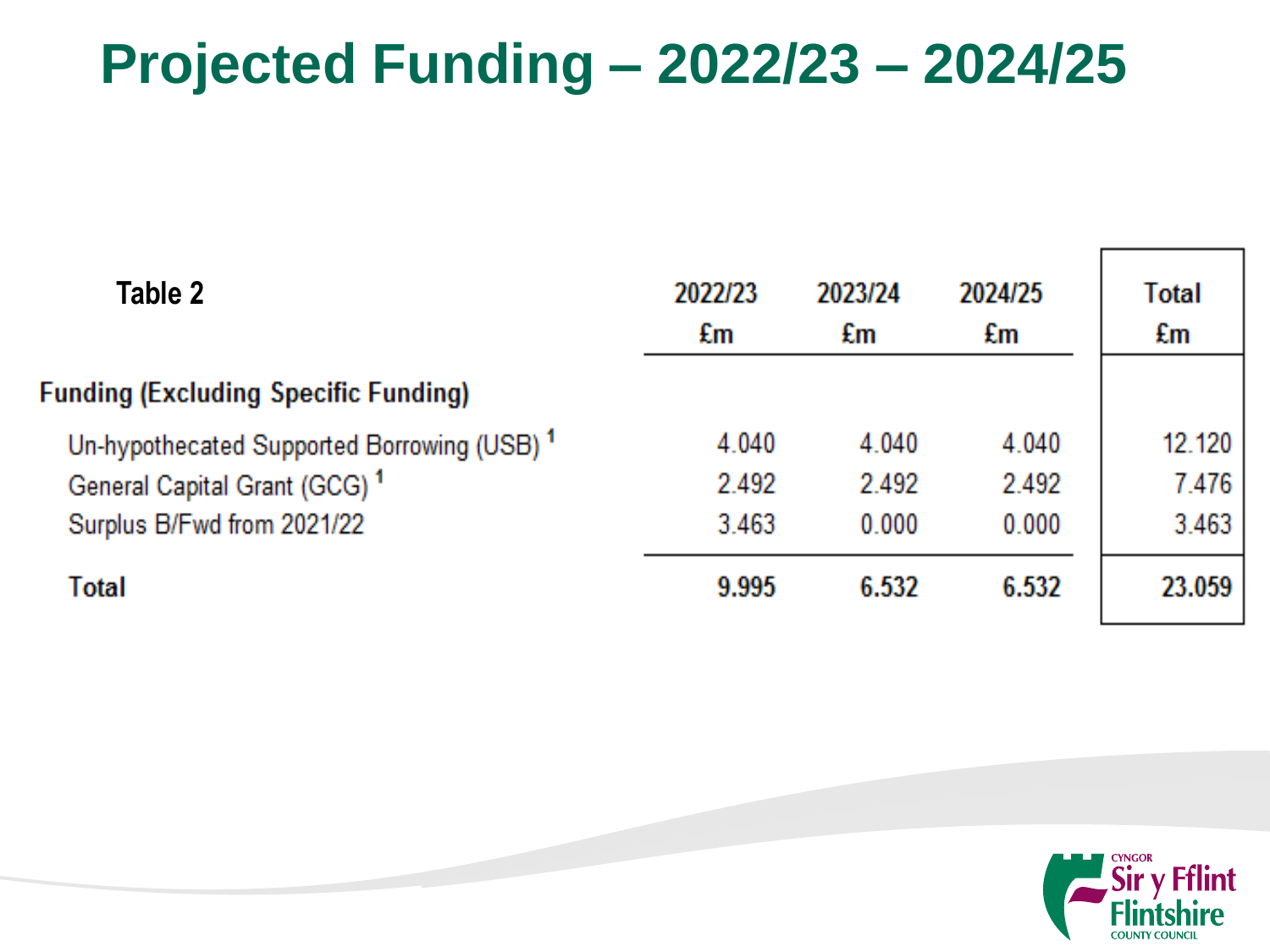#### **Statutory/Regulatory – Proposed Allocations**

| Table 3                                 | 2022/23<br>£m | 2023/24<br>£m | 2024/25<br>£m | Total<br>£m |
|-----------------------------------------|---------------|---------------|---------------|-------------|
| <b>Statutory / Regulatory Section</b>   |               |               |               |             |
| Equalities Act - Individual pupils      | 0.500         | 0.500         | 0.500         | 1.500       |
| <b>Disabled Facilities Grants</b>       | 1.660         | 1.660         | 1.660         | 4.980       |
| <b>Private Sector Housing Renewal</b>   | 0.040         | 0.040         | 0.040         | 0.120       |
| School building works                   | 0.500         | 0.500         | 0.500         | 1.500       |
| Corporate property works                | 0.300         | 0.300         | 0.300         | 0.900       |
| Upgrade of kitchen equipment in schools | 0.050         | 0.050         | 0.000         | 0.100       |
| School safeguarding works               | 0.100         | 0.100         | 0.100         | 0.300       |
| <b>Target Hardening</b>                 | 0.030         | 0.030         | 0.030         | 0.090       |
| <b>Total Statutory / Regulatory</b>     | 3.180         | 3.180         | 3.130         | 9.490       |

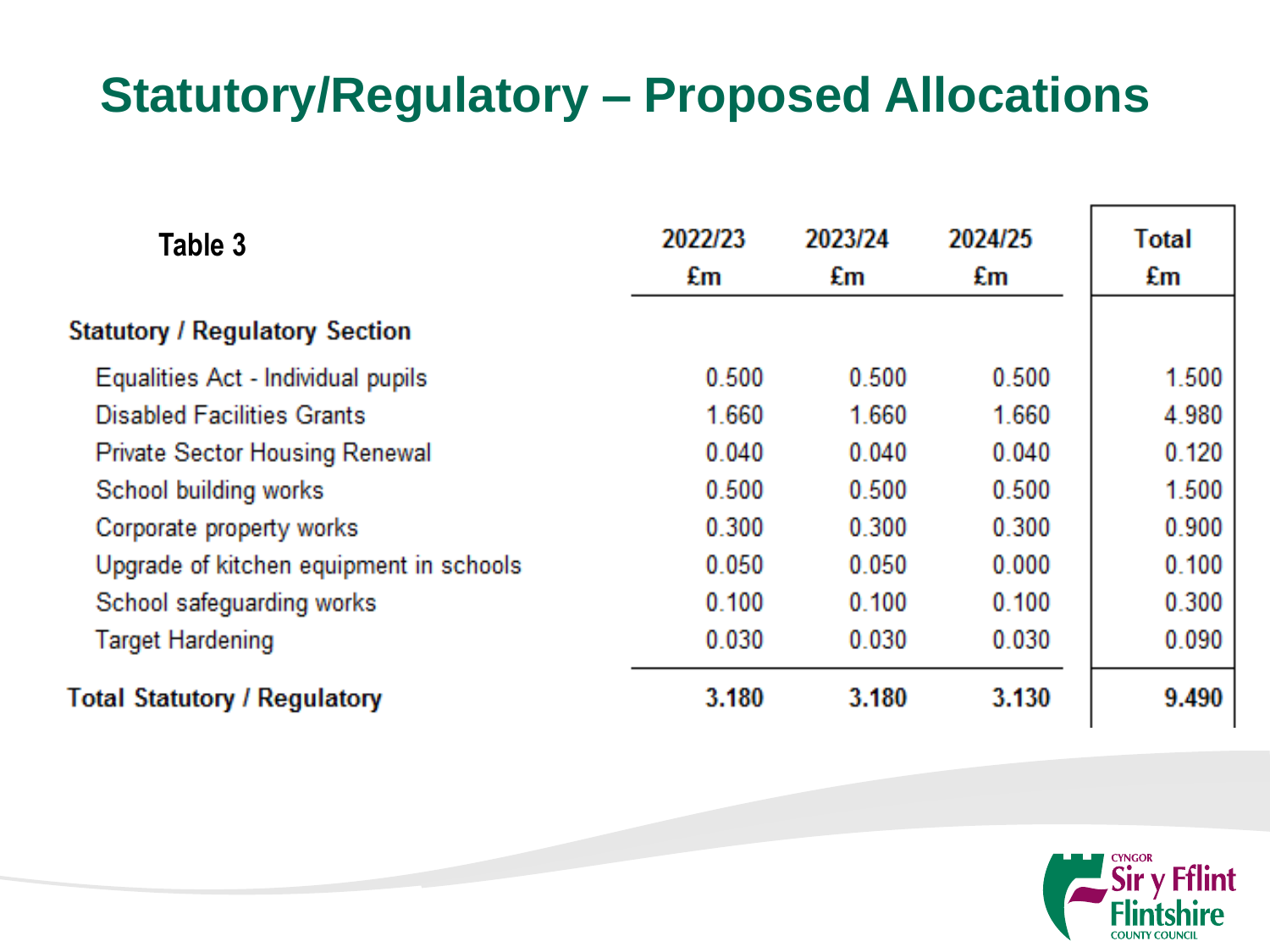#### **Retained Assets – Proposed Allocations (1)**

| Table 3                        | 2022/23<br>£m | 2023/24<br>£m | 2024/25<br>£m | Total<br>£m |
|--------------------------------|---------------|---------------|---------------|-------------|
| <b>Retained Assets Section</b> |               |               |               |             |
| School building works          | 1.000         | 1.000         | 1.000         | 3.000       |
| Corporate property works       | 0.300         | 0.300         | 0.300         | 0.900       |
| Highways asset management plan | 1.000         | 1.000         | 1.000         | 3.000       |
| Play areas                     | 0.200         | 0.200         | 0.200         | 0.600       |
| ICT - Equipment at Datacentres | 0.050         | 0.000         | 0.510         | 0.560       |
| ICT - Server Technology        | 0.210         | 0.000         | 0.070         | 0.280       |
| ICT - Laptop / PC Replacements | 0.103         | 0.104         | 0.092         | 0.299       |

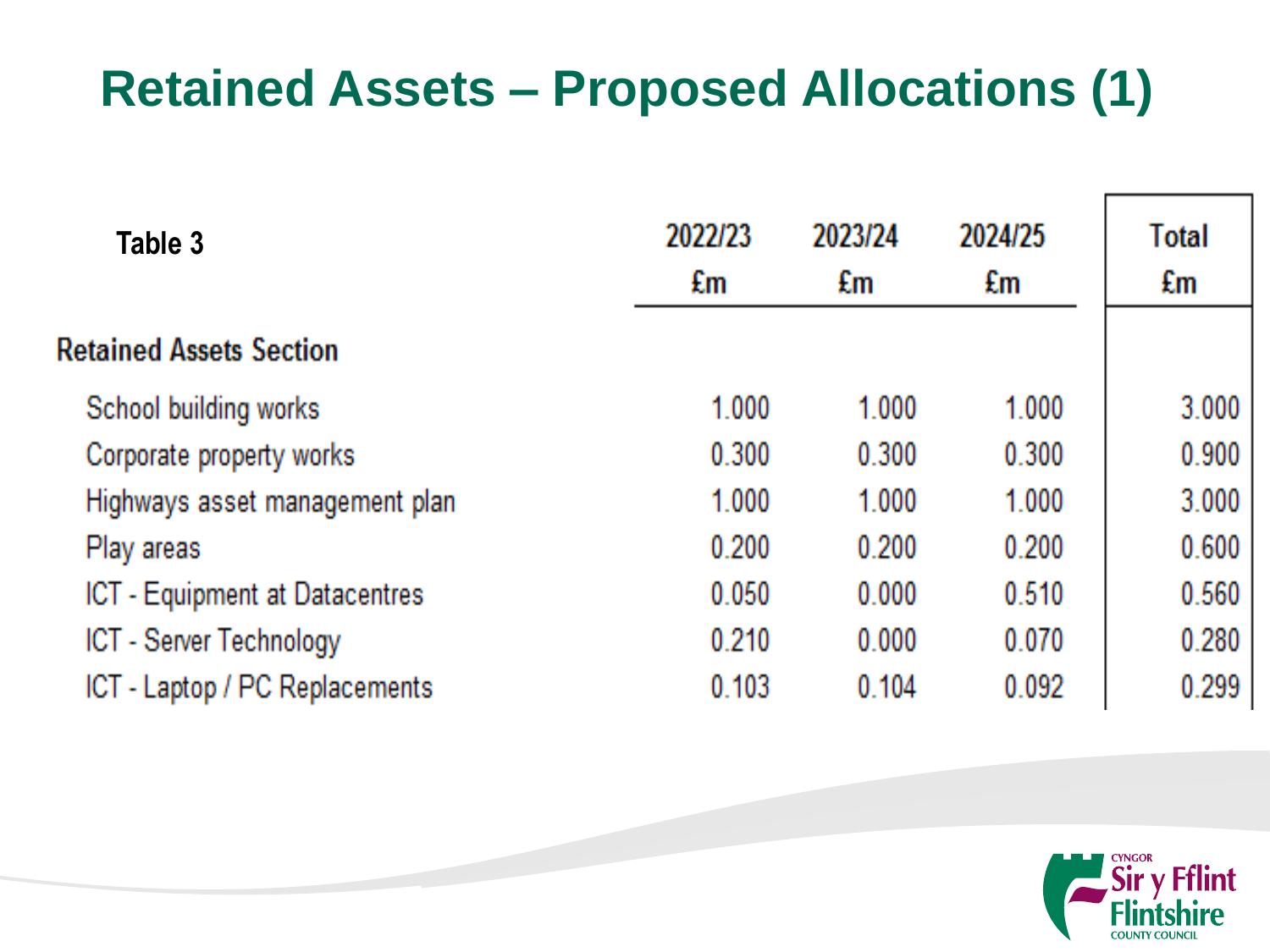#### **Retained Assets – Proposed Allocations (2)**

| Table 3                                            | 2022/23<br>£m | 2023/24<br>£m | 2024/25<br>£m | <b>Total</b><br>£m |
|----------------------------------------------------|---------------|---------------|---------------|--------------------|
| <b>Retained Assets Section</b>                     |               |               |               |                    |
| Works to the Greenfield Valley Reservoirs          | 0.038         | 0.000         | 0.000         | 0.038              |
| Base Provision for Leisure and Libraries Estate    | 0.200         | 0.200         | 0.200         | 0.600              |
| <b>All Weather Pitches</b>                         | 0.300         | 0.195         | 0.000         | 0.495              |
| Public Space CCTV Upgrades                         | 0.045         | 0.033         | 0.000         | 0.078              |
| New Street Car Park - Retaining Wall / Attenuation | 0.144         | 0.000         | 0.000         | 0.144              |
| Shredder replacement at Greenfield HRC             | 0.400         | 0.000         | 0.000         | 0.400              |
| 'Headroom'                                         | 0.350         | 0.350         | 0.350         | 1.050              |
| <b>Total Retained Assets Section</b>               | 4.340         | 3.382         | 3.722         | 11.444             |

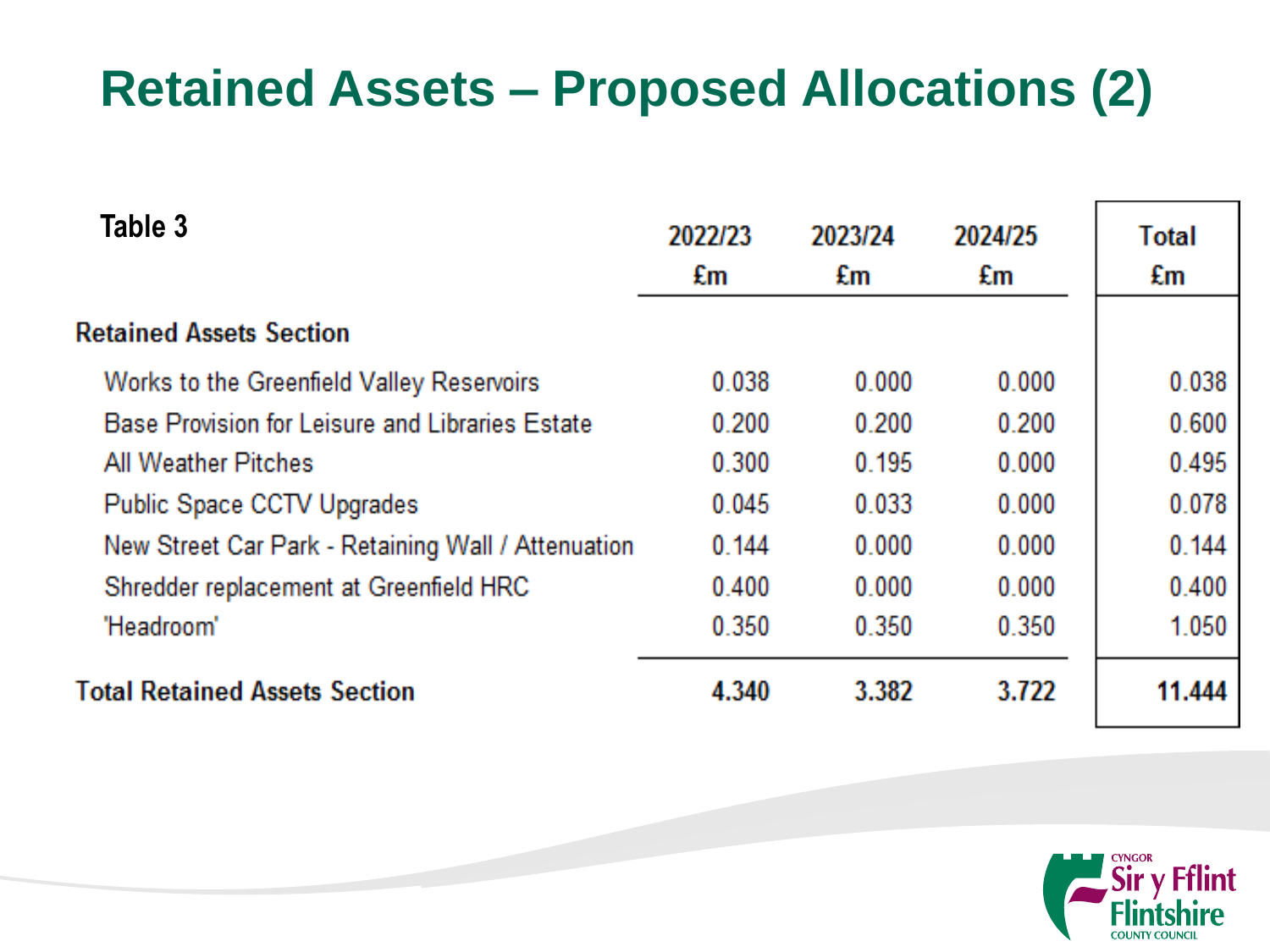#### **Investment Section – Proposed Allocations (1)**

| Table 4                               | 2022/23<br>£m | 2023/24<br>£m | 2024/25<br>£m | Total<br>£m |
|---------------------------------------|---------------|---------------|---------------|-------------|
| <b>nvestment Section</b>              |               |               |               |             |
| <b>Previously Approved</b>            |               |               |               |             |
| <b>Historic Building Conservation</b> | 0.050         | 0.000         | 0.000         | 0.050       |
| Foster carers home adaptions          | 0.060         | 0.000         | 0.000         | 0.060       |
| Joint Archive Facility, FCC and DCC   | 0.000         | 1.419         | 1.364         | 2.783       |
|                                       | 0.110         | 1.419         | 1.364         | 2.893       |

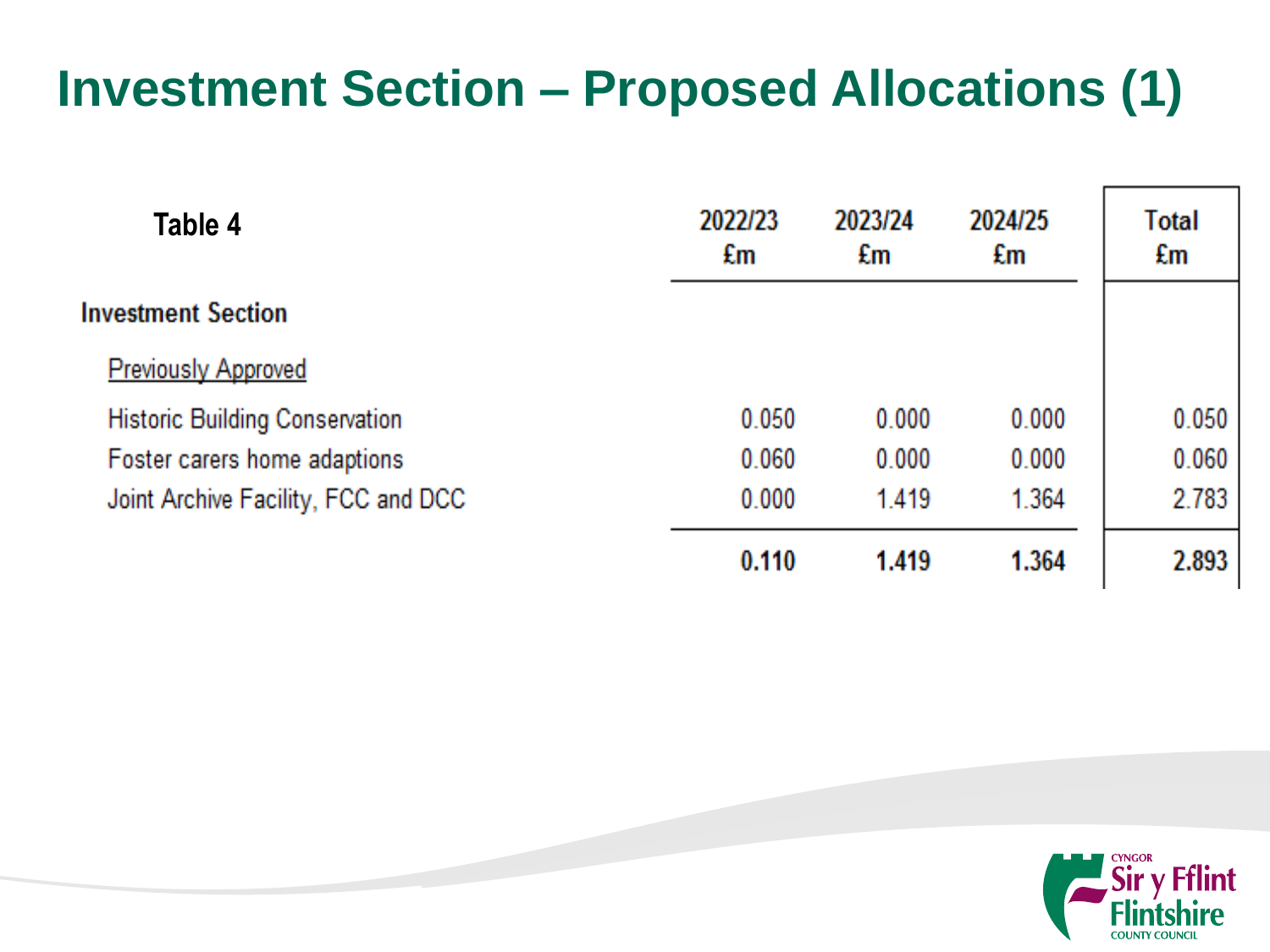### **Investment Section – Proposed Allocations (2)**

| Table 4                                              | 2022/23<br>£m | 2023/24<br>£m | 2024/25<br>£m | Total<br>£m |
|------------------------------------------------------|---------------|---------------|---------------|-------------|
| <b>Investment Section</b>                            |               |               |               |             |
| <b>New Schemes for Approval</b>                      |               |               |               |             |
| Improvements to Standard Yard Waste Transfer Station | 1.475         | 0.000         | 0.000         | 1.475       |
| Penyffordd CP School Extension                       | 0.257         | 0.000         | 0.000         | 0.257       |
| Decarbonisation of the Vehicle Fleet                 | 0.500         | 0.000         | 0.000         | 0.500       |
| <b>Croes Atti Residential Care Home</b>              | 0.650         | 0.000         | 0.000         | 0.650       |
| Relocation of Tri-ffordd Day Service Provision       | 0.270         | 2.430         | 0.000         | 2.700       |
|                                                      | 3.152         | 2.430         | 0.000         | 5.582       |
| <b>Total Investment Section</b>                      | 3.262         | 3.849         | 1.364         | 8.475       |

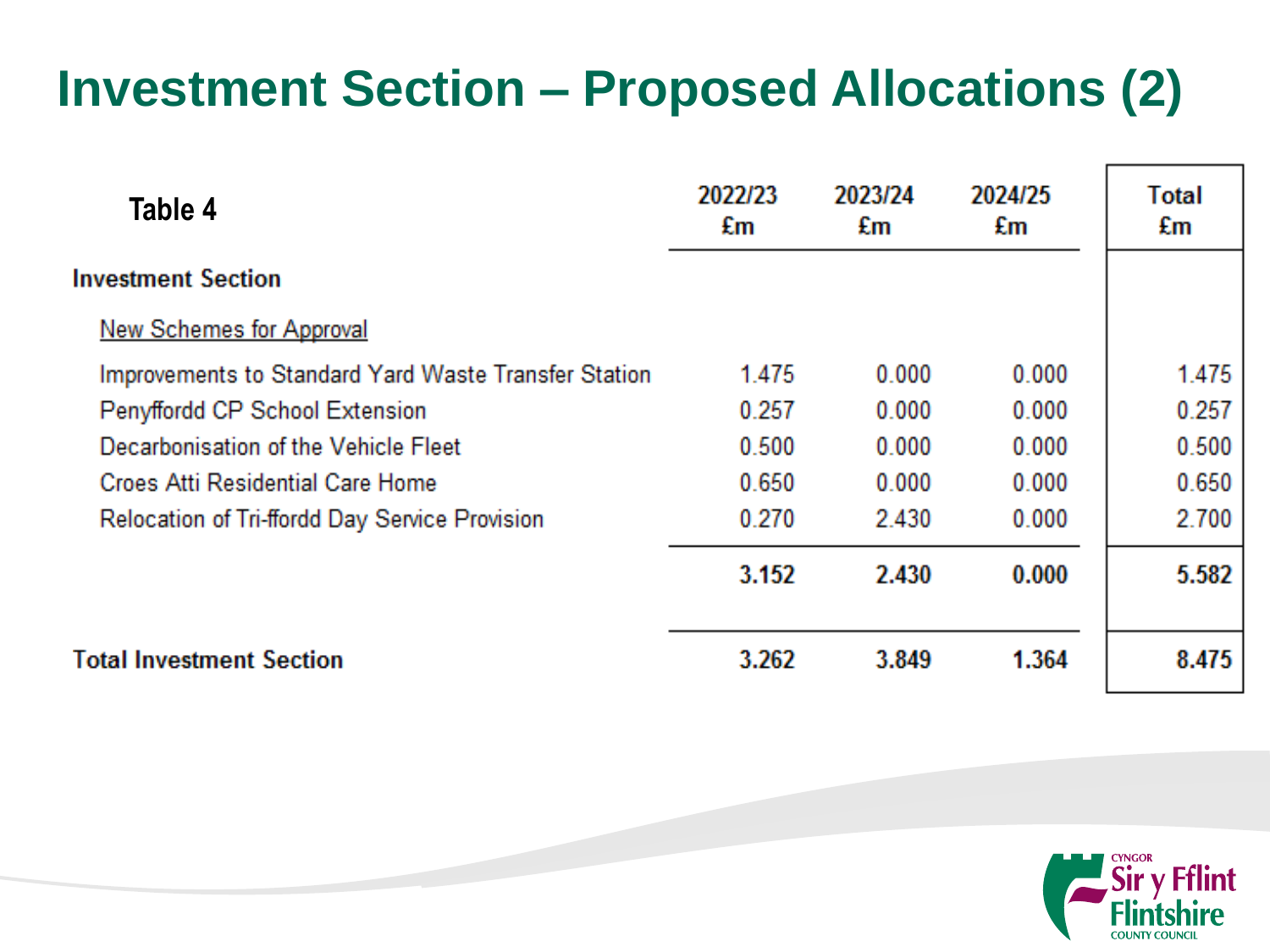# **Summary Generally Funded Programme**

| Table 5                                          | 2022/23<br>£m | 2023/24<br>£m | 2024/25<br>£m | Total<br>£m |
|--------------------------------------------------|---------------|---------------|---------------|-------------|
| <b>Statutory / Requlatory Section</b>            | 3.180         | 3.180         | 3.130         | 9.490       |
| <b>Retained Assets Section</b>                   | 4,340         | 3.382         | 3.722         | 11.444      |
| <b>Investment Section</b>                        | 3.262         | 3.849         | 1.364         | 8.475       |
| <b>Total (All Sections)</b>                      | 10.782        | 10.411        | 8.216         | 29.409      |
| Estimated available general funding <sup>1</sup> | 9.995         | 6.532         | 6.532         | 23.059      |
| Total                                            | 9.995         | 6.532         | 6.532         | 23.059      |
| Surplus / (Shortfall) - no borrowing             | (0.787)       | (3.879)       | (1.684)       | (6.350)     |
| Schemes requiring funding by borrowing:          |               |               |               |             |
| Joint Archive Facility, FCC and DCC              | 0.000         | 1.419         | 1.364         | 2.783       |
| Relocation of Tri-ffordd Day Service Provisio    | 0.270         | 2.430         | 0.000         | 2.700       |
| Total                                            | 0.270         | 3.849         | 1.364         | 5.483       |
| Surplus / (Shortfall) - with borrowing           | (0.517)       | (0.030)       | (0.320)       | (0.867)     |

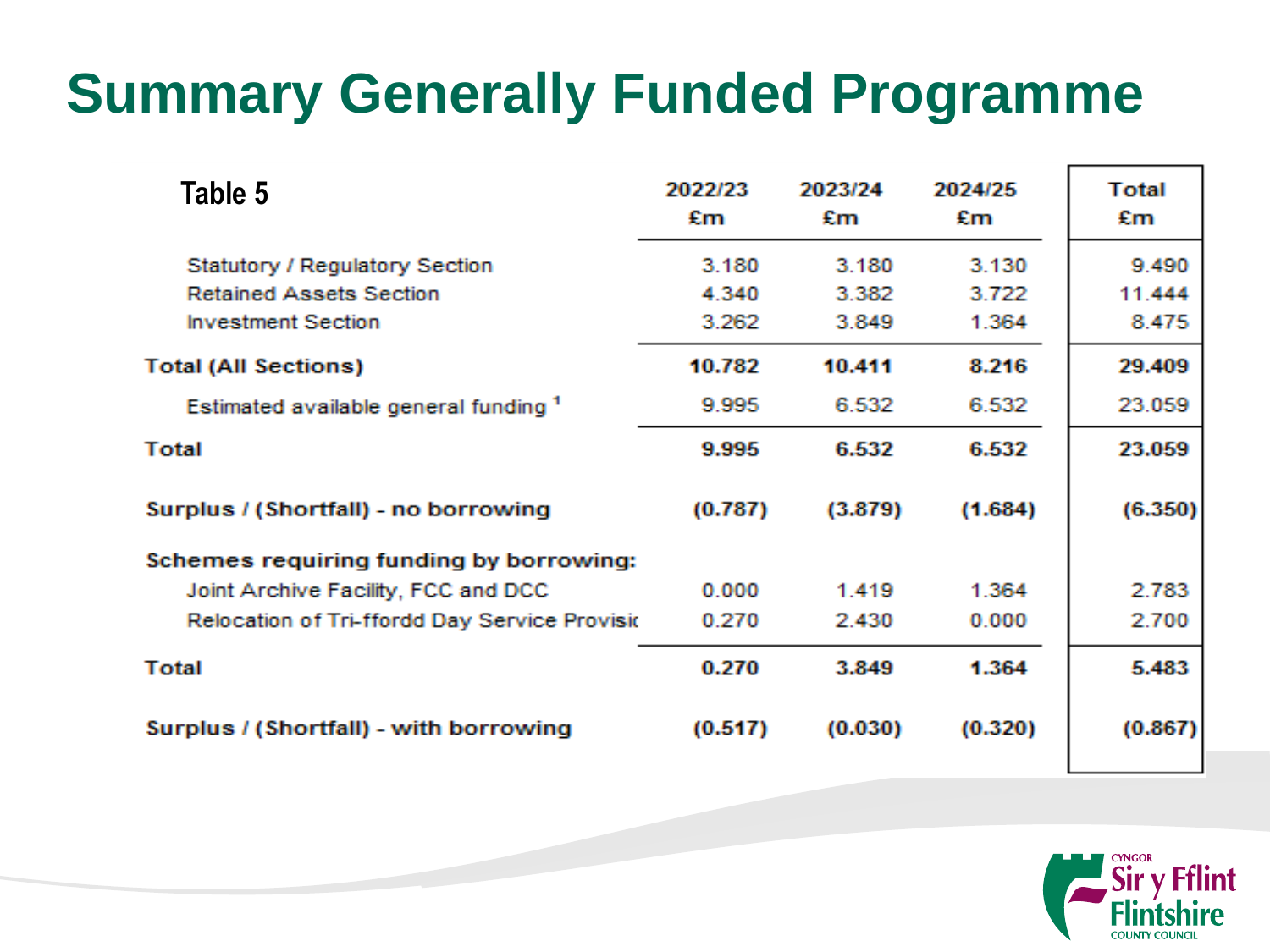# **Specifically Funded Schemes**

| Table 6                            | 2022/23<br>£m | 2023/24<br>£m | 2024/25<br>£m | Total<br>£m |
|------------------------------------|---------------|---------------|---------------|-------------|
| <b>Specifically Funded Schemes</b> |               |               |               |             |
| 21st Century Schools - Band B      | 7.303         | 17.939        | 14.360        | 39.602      |
| Theatr Clwyd Redevelopment         | 19.000        | 19.000        | 0.000         | 38.000      |
| <b>Mockingbird Family Model</b>    | 0.384         | 0.000         | 0.000         | 0.384       |
| <b>Total Schemes</b>               | 26.687        | 36.939        | 14.360        | 77.986      |
| <b>Funding</b>                     |               |               |               |             |
| <b>Specific Capital Grants</b>     | 23.747        | 19.853        | 9.141         | 52.741      |
| Unsupported (Prudential) Borrowing | 2.556         | 13.086        | 5.219         | 20.861      |
| <b>Theatr Clwyd Contribution</b>   | 0.000         | 4.000         | 0.000         | 4.000       |
| Innovate to Save Loan              | 0.384         | 0.000         | 0.000         | 0.384       |
| <b>Total Schemes</b>               | 26.687        | 36.939        | 14.360        | 77.986      |

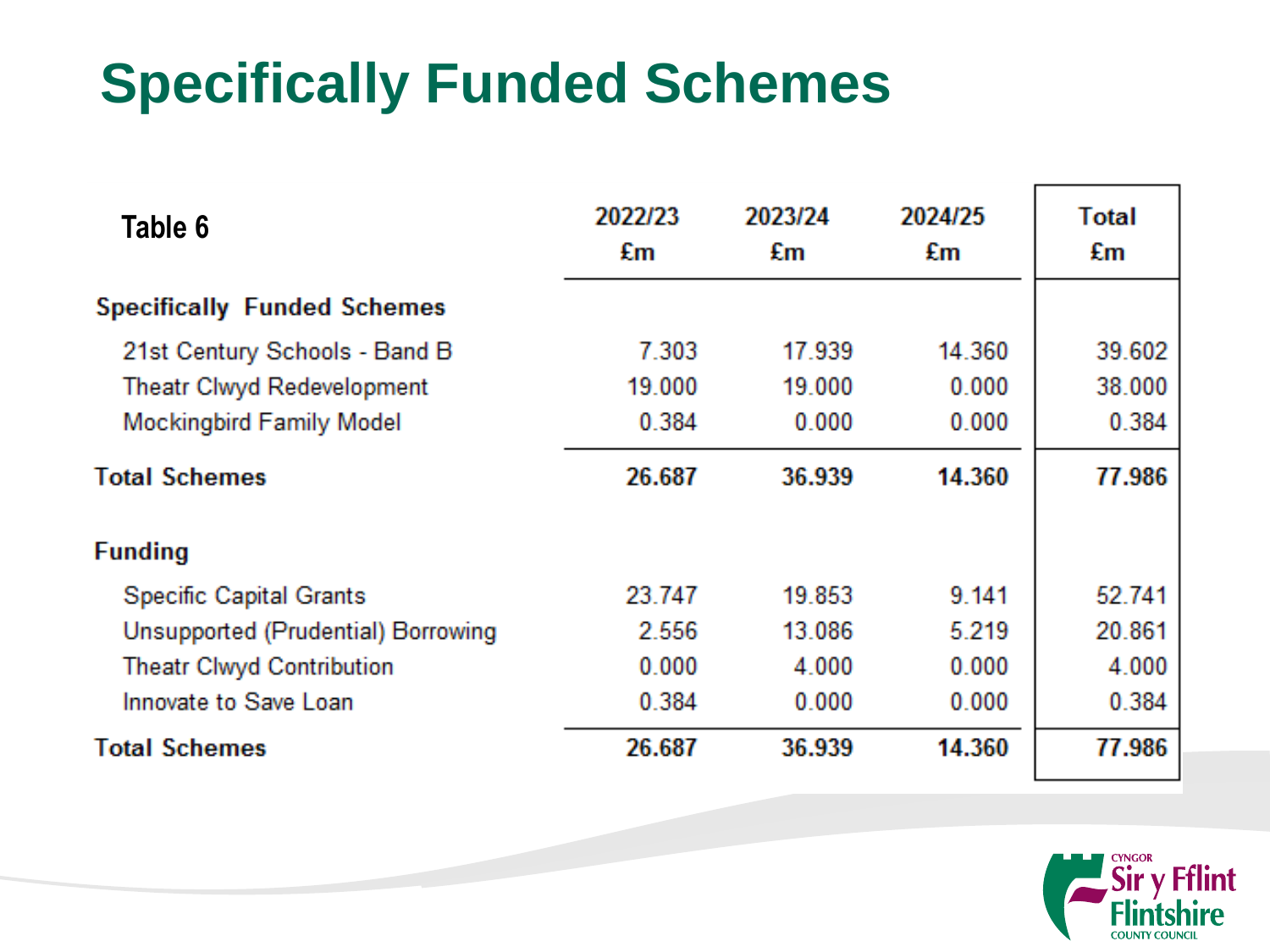# **Summary Capital Programme**

| Table 7                               | 2022/23<br>£m | 2023/24<br>£m | 2024/25<br>£m | <b>Total</b><br>£m |
|---------------------------------------|---------------|---------------|---------------|--------------------|
| <b>Expenditure</b>                    |               |               |               |                    |
| Statutory / Regulatory Section        | 3.180         | 3.180         | 3.130         | 9.490              |
| <b>Retained Assets Section</b>        | 4.340         | 3.382         | 3.722         | 11.444             |
| <b>Investment Section</b>             | 3.262         | 3.849         | 1.364         | 8.475              |
| <b>Specific Section</b>               | 26.687        | 36.939        | 14.360        | 77.986             |
| <b>Total Programme (All Sections)</b> | 37.469        | 47.350        | 22.576        | 107.395            |
| <b>Funding</b>                        |               |               |               |                    |
| General Funding <sup>1</sup>          | 9.995         | 6.532         | 6.532         | 23.059             |
| <b>Grant Funding</b>                  | 23.747        | 19.853        | 9.141         | 52.741             |
| Unsupported (Prudential) Borrowing    | 2.826         | 16.935        | 6.583         | 26.344             |
| <b>Theatr Clwyd Contribution</b>      | 0.000         | 4.000         | 0.000         | 4.000              |
| Innovate to Save Loan                 | 0.384         | 0.000         | 0.000         | 0.384              |
| <b>Total Projected Funding</b>        | 36.952        | 47.320        | 22.256        | 106.528            |
| Surplus / (Shortfall)                 | (0.517)       | (0.030)       | (0.320)       | (0.867)            |